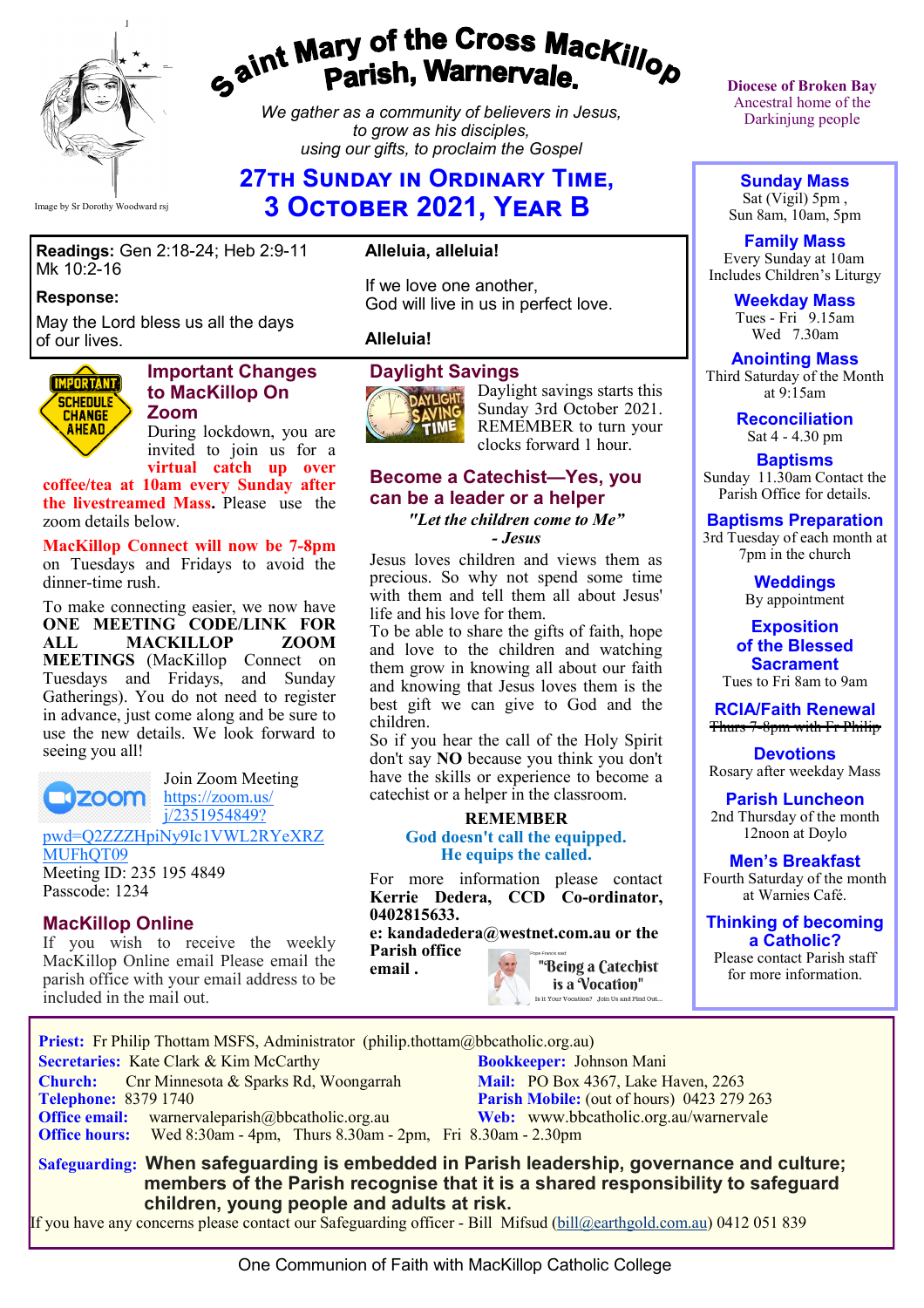### **Social Justice**

#### **Listening to Scripture**

Infused in the Scriptures is the absolute love and commitment of God to all creation. The opening chapter of the Bible sings of the goodness of creation which springs from the power of the creative Word (Gen.1: 2-4). The Book of Revelation brings the Bible to a close with the vision of all creation made new (Rev. 21: 5). Mindful that Christ is the beginning and end of all things, the alpha and the omega, we are drawn into the mystery of the Incarnation revealed for us so compellingly in the Gospel of John. As we are taught of Christ, the glory of God, full of grace and truth, we are also reminded that all things come into being in Christ (Jn. 1: 3) and the Incarnation sees the divine fully among us as Word made flesh (Jn. 1:14). God's care for creation is timeless, boundless, and continuous.

This overarching truth allows us to see the Scriptures afresh in view of the ecological crisis and the poverty it engenders. As Pope Francis points out, some previous readings of humans having 'dominion' over creatures (Gen. 1:26-31) appear deficient in the contemporary context where creation is now endangered by this form of mastery. We are called to be caretakers (Gen. 2:15) rather than exploiters.

We can fail to notice the arrogance sometimes shown towards the natural world leading to environmental degradation and the inflicting of poverty on so many of our sisters and brothers. However the Scriptures do equip us with the power of lament so that we can stand before God in prayer, sorrow, remorse, and contrition as we face up to the difficulty of caring for the earth.

**If you wish to come to our meetings please email Chris Firmstone on chrisfirmstone@gmail.com.**

*Social Justice Committee Warnervale Catholic Church* 



**[www.marymackillopsocialjustice.wordp](http://www.marymackillopsocialjustice.wordpress.com) ress[.com](http://www.marymackillopsocialjustice.wordpress.com)**



#### **All Professions and Trades are called to assist this mission.**

Since 1961 Palms Australia has quietly prepared and supported humble Catholics like you for mission. Its our response as Church to calls from Australian and overseas communities to help bring opportunity to the poor. Sharing you skills with local coworkers helps them to develop their essential community organisaitons. Improving their self-reliance aids sustainable poverty reduction and removes dependence on foreign aid and influence. Your relationships within local community will transform your heart and soul.

To be prepared for a 2022 placement<br>Click and enquiry here by

In three weeks, Catholic Mission will share the essential mission work of Sister Chalaad and the Good Shepherd Sisters in Bangkok, Thailand, as they reach out to vulnerable mothers and their babies during their time of need. You will have the opportunity to respond to this great work and help Sister Chalaad reach out to more mothers and their babies. Please come with an

[Click and enquiry here](https://palms.org.au/enquire-now/) **by Friday October 29. Visit [palms.org.au](http://www.palms.org.au/) Email [palms@palms.org.au](mailto:palms@palms.org.au) or call Christine on 02 9560 5333**

**World Mission Month**



**A** catholic mission

#### Please leave the containers for return recycling near the recycling **(BU)** bins. Just collect them in a plastic bag, or a container and

either drop them at the church or give Steve Roll a call, 0427 401 666 to pick them up from you.

Thank you everyone who continues to support the return and earn.

#### **Evangelisation Challenge**

This month we ask parishioners to: *Tell a friend or family member one thing you remembered form the sermon this weekend.*

## **Coronavirus restrictions**

**All public Masses have been suspended** until 80% vaccination rates. The obligation to attend Sunday Mass remains lifted during the Stay at Home Order.

The **Church is closed** to the public and will only be available for private prayer from 11th October.

**Baptism** have been postponed until after 80% vaccination rates.

**Weddings and Funerals** maybe celebrated from 11th October for up to 50 people. These need to be vaccinated .

Please remember to always use the QR code when entering the Church.

Please remember our sick: Anne Firmstone, Anne Byrne, Con Pantos, Terence McBride, Allan Curtis, Jim Swanson, Finn McConnon, Jean Ganly, Justin Lonergan, Cara De Guzman, Olga White.

**BSB: 062 784, A/C: 100005628** Add your surname and if you have an envelope include the number **as reference** e.g., Smith 21. Otherwise you can write 'donation' or surname CWF.

Deceased/Anniversary: Doris Attard, Fr Eugene McCaffrey OCD, David Caire, Ken White, Joan Firmstone, Terry Quinnell, Deborah Dickerson, Anthony Attard, George Radacic, Alekutty Joseph, Joseph Buhagier.

**New Account Details** 

open and generous heart.

[icmission.org.au/](https://www.catholicmission.org.au/mothers?&utm_term=parish)

[thailand](https://www.catholicmission.org.au/mothers?&utm_term=parish)

the parish account: **Warnervale Parish** 

Since we are no longer having collections each Sunday, we need help with our parish finances. If you wish to assist, you can contribute directly to

Free call 1800 257 296 or visit [cahtol-](https://www.catholicmission.org.au/mothers?&utm_term=parish)

Mass Intentions: Hector Serpes, Brandi & Jessica Lozario, Peter Walsh, Frank Walsh, George & Helen Pantazopoulos, Dulce Gica, Frank Filciotto, Leanne Portman, Maria & Edward, Anna Ison.



#### **This Week**

**Monday 4 October St Francis of Assisi** 9:15am Mass

**Tuesday 5 October** <del>9:15am Mass</del>

7:30 am Mass 9:15am Mass

9:15am Mass **Friday 8 October** 9:15am Mass

8am Mass

10am Mass 5pm Mass

**Wednesday 6 October**

**Thursday 7 October Our Lady of the Rosary**

**Saturday 9 October** 4pm Reconciliation 5pm Mass

**Sunday 10 October**

**Return and Earn** 

**9:15am Livestreaming Mass**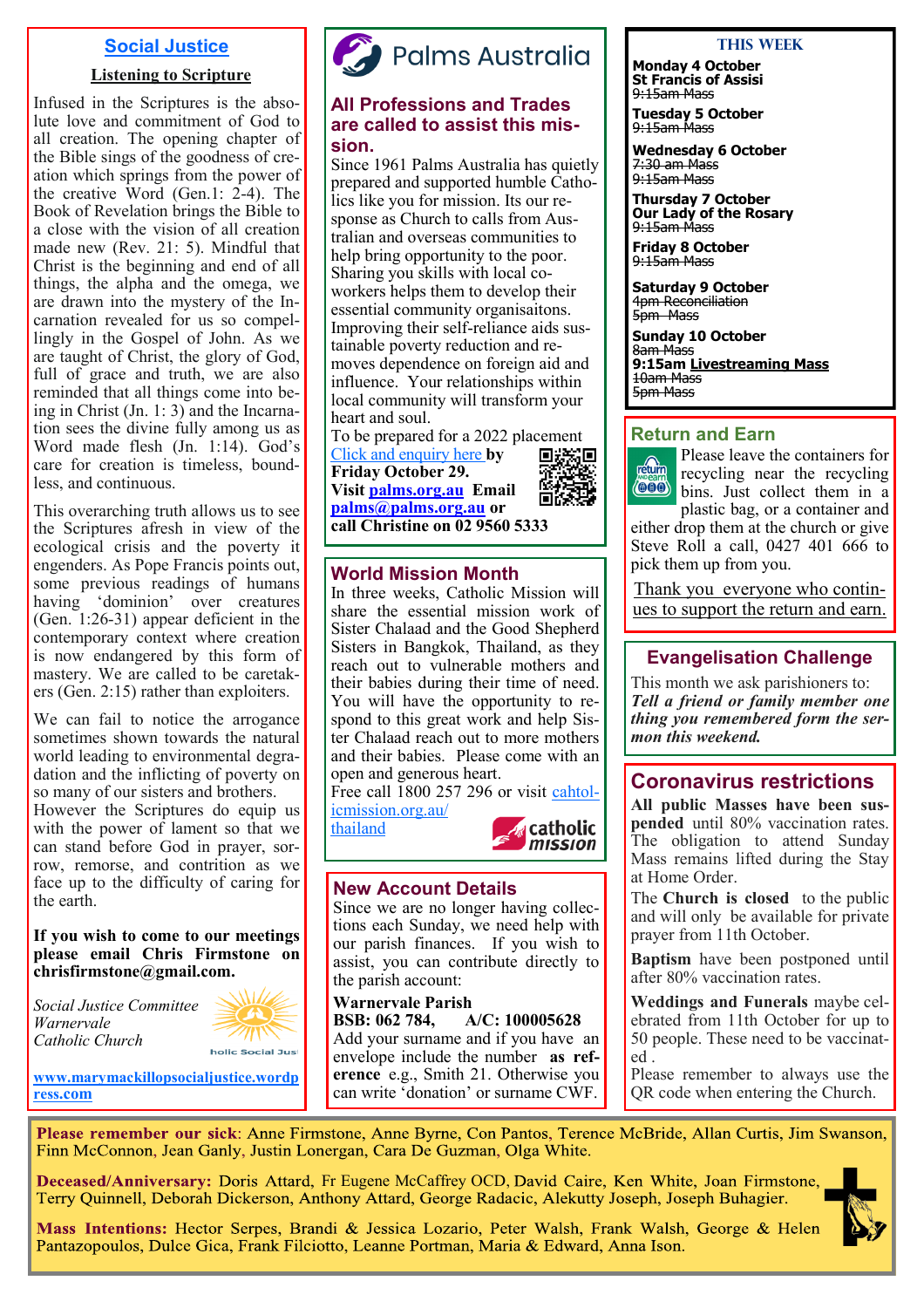# **27th Sunday in Ordinary Time, Year B**

## **First Reading Genesis 2:18-24**

#### They were two in one flesh.

The Lord God said, 'It is not good that the man should be alone. I will make him a helpmate.' So from the soil the Lord God fashioned all the wild beasts and all the birds of heaven. These he brought to the man to see what he would call them; each one was to bear the name the man would give it. The man gave names to all the cattle, all the birds of heaven and all the wild beasts. But no helpmate suitable for man was found for him. So the Lord God made the man fall into a deep sleep. And while he slept, he took one of his ribs and enclosed it in flesh. The Lord built the rib he had taken from the man into a woman, and brought her to the man. The man exclaimed:

'This at last is bone from my bones,

and flesh from my flesh!

This is to be called woman,

From this was taken from man.'

This is why a man leaves his father and mother and joins himself to his wife, and they become one body.

The word of the Lord.

# **Responsorial Psalm Ps 127**

May the Lord bless us all the days of our lives.

O blessed are those who fear the Lord and walk in his ways! By the labour of your hands you shall eat. You will be happy and prosper. R

Your wife will be like a fruitful vine in the heart of your house; your children like shoots of the olive, around your table. R

Indeed thus shall be blessed the man who fears the Lord. May the Lord bless you from Zion in a happy Jerusalem all the days of your life! May you see your children's children. O Israel, peace! R